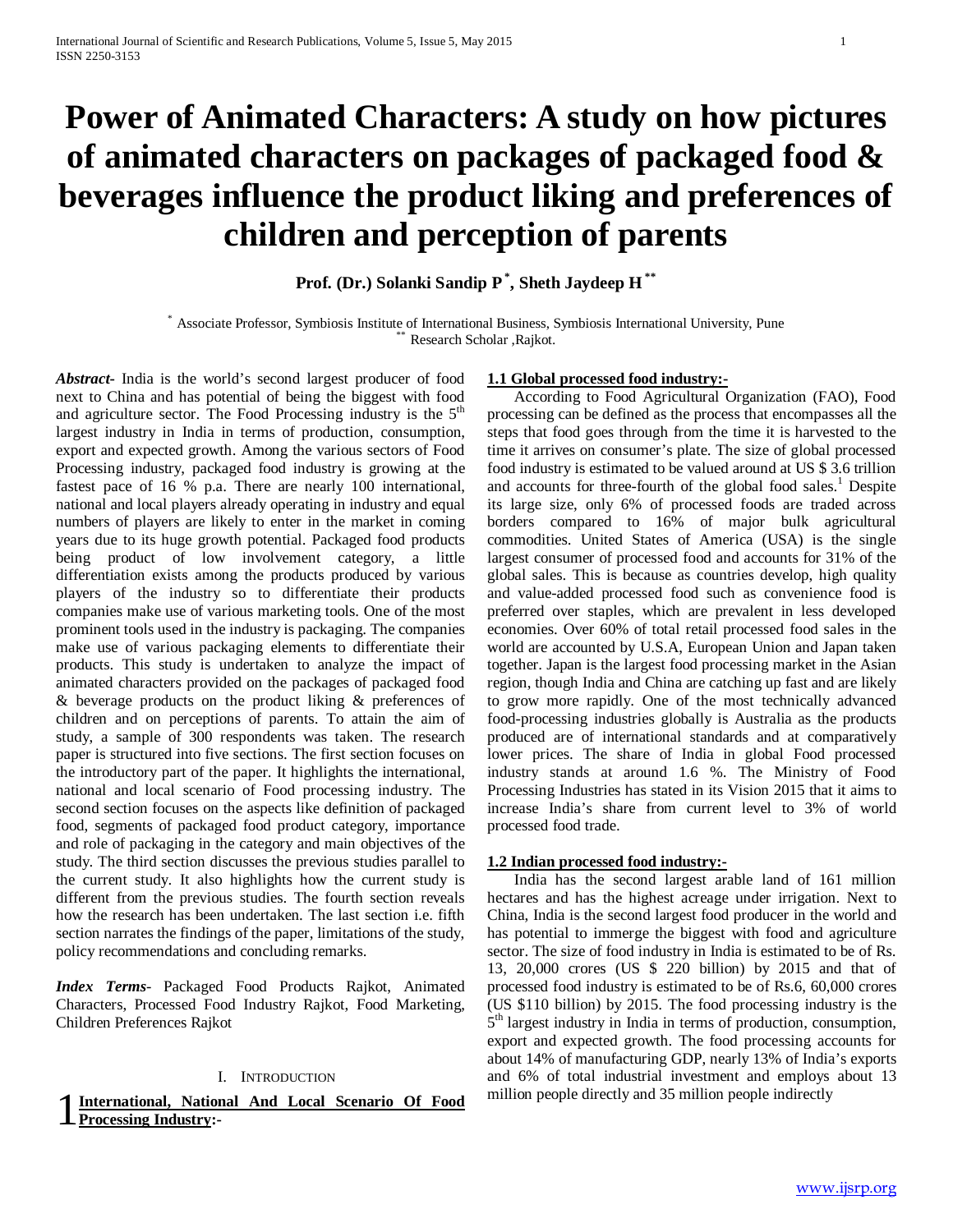The main sectors of the food processing industry are given in the following table:-

| <b>Sectors</b>      | <b>Products</b>                                                                                                              |  |  |  |  |
|---------------------|------------------------------------------------------------------------------------------------------------------------------|--|--|--|--|
| Diary               | Whole Milk Powder, Condensed milk, Ice cream, Butter, Ghee & Cheese.                                                         |  |  |  |  |
| Fruits & Vegetables | Beverages, Juices, Concentrates, Pulps, Slices, Frozen & Dehydrated products, Potato Wafers/                                 |  |  |  |  |
| Grains & Cereals    | Flour, Bakery products, Starch Glucose, Comflakes, Malted foods, Beer and Malt extracts,<br>Vermicelli, Grain based alcohol. |  |  |  |  |
| Fisheries           | Frozen & Cannedproducts mainly in fresh form.                                                                                |  |  |  |  |
| Meat & Poultry      | Frozen and packed-mainly in fresh form, Egg powder.                                                                          |  |  |  |  |
| Consumer Foods      | Snacks, Namkeens, Biscuits, Alcoholic and Non alcoholic beverages.                                                           |  |  |  |  |

**Table :1 Main sectors of the Food Procesing Industry**

(Source:- Ministry of food procesing India, Annual Report 2013)

#### **1.3 Food processing industry in Rajkot:-**

 Since 2000's and more recently the food processing sector has witnessed corporatization in big way. Rajkot is the fourth largest city in the state of Gujarat (India) after Ahmedabad, Surat and vadodara.2 It is world's 22nd fastest growing city. With the amalgation of vast rural areas Rajkot has become the  $23<sup>rd</sup>$  largest urban agglomeration in India with population of more than 3 million as of 2012. Due to this a huge demand especially of food products has emerged. To meet the demand supply gap, there is a big rise in private food processing units. Some of the prominent private players of packaged food industry operating at national level from Rajkot include Balaji wafers (p). Ltd, Gopal Namkeen, Radhe Namkeen, Atop Namkeen etc. Besides above there are nearly 300 small and micro units already operating at the district level. Among these, Balaji wafers is competing with international players with turnover of more than Rs. 500 crores p.a.

### II. SECTION II

#### **2.1 Definition of Packaged food and its various segments:-**

 Packaged foods can be defined as those foods that are wrapped or stored in container and could be shipped to another place without any damage or destruction. They can be eaten immediately or after adding water or other product, heating or thawing. They are usually partially prepared or completely prepared. Packaged foods are also known as convenience foods because of ease of consumption. Packaged food is wide term that encompasses the various products across the different sectors of food processing industry. In broader terms, the packaged food / convenience food could be basically classified into two categories:-

Shelf stable convenience foods are further classified as:-

- Ready to cook foods  $-$  e.g. instant mixes like cake mixes, gulab-jamun mix, falooda mix, ice cream mix etc., pasta products like noodles, macaroni, vermicelli etc.
- Ready to eat foods  $-$  e.g. breads, biscuits, buns, ice cream, chips, namkeens etc

 Besides above the other general items that come under shelf stable convenience foods include milk, Atta, corn flakes, vegetable and edible oils.

 Frozen convenience food include fruits & vegetables in frozen form, yogurt etc

 Packaged food market is expected to be of Rs.91, 000 crores by 2015. Main types of Packaged food products include (1) Milk based products like cheese, butter, ice-cream (2) Bakery products like biscuits, cakes, buns, breads etc (3) Fruit based products like fruit juices, jams, fruit drinks etc (4) Snakes, namkeens, Potato chips, sauces etc. (5) Confectionary items like sweets, jellies, chewing gums etc.

 Main factors responsible for fastest growth of packaged food products include increase in urbanization, breaking up of the traditional joint family system, desire for quality, rise in per capita income , increasing number of working women, increasing health awareness, changing lifestyles and increased level of affluence in the middle income group.

#### **2.2 Packaging and its importance for packaged food industry***:*

 The package is defined as a container which holds, protects and identifies the product throughout its distribution channel (Ampuero & Vila, 2006). It has been found from the recent research that approximately 73% of the products are sold on the self service bases at the point of sale (Silayoi & Speece, 2007). This shows that important cues need to be provided to the consumers at the point of sale so that companies could differentiate their products from the competitors on one hand and could attract and persuade the consumers to buy their products on the other hand. Under these circumstances the packaging would be the most useful tool that may be available for attracting the consumers' attention. This because unlike other forms of communication which tend to be fleeting, packaging plays a crucial role not only at the point of sale, but also after the actual purchase of the product. The first moment of truth is about obtaining the customers attention and communicating the benefits of the offer. The second moment of truth is about providing the tools the customer needs to experience the benefits when using the product. The packaging is even more important for packaged and ready to eat food products this is because they belong to low involvement category. Low involvement products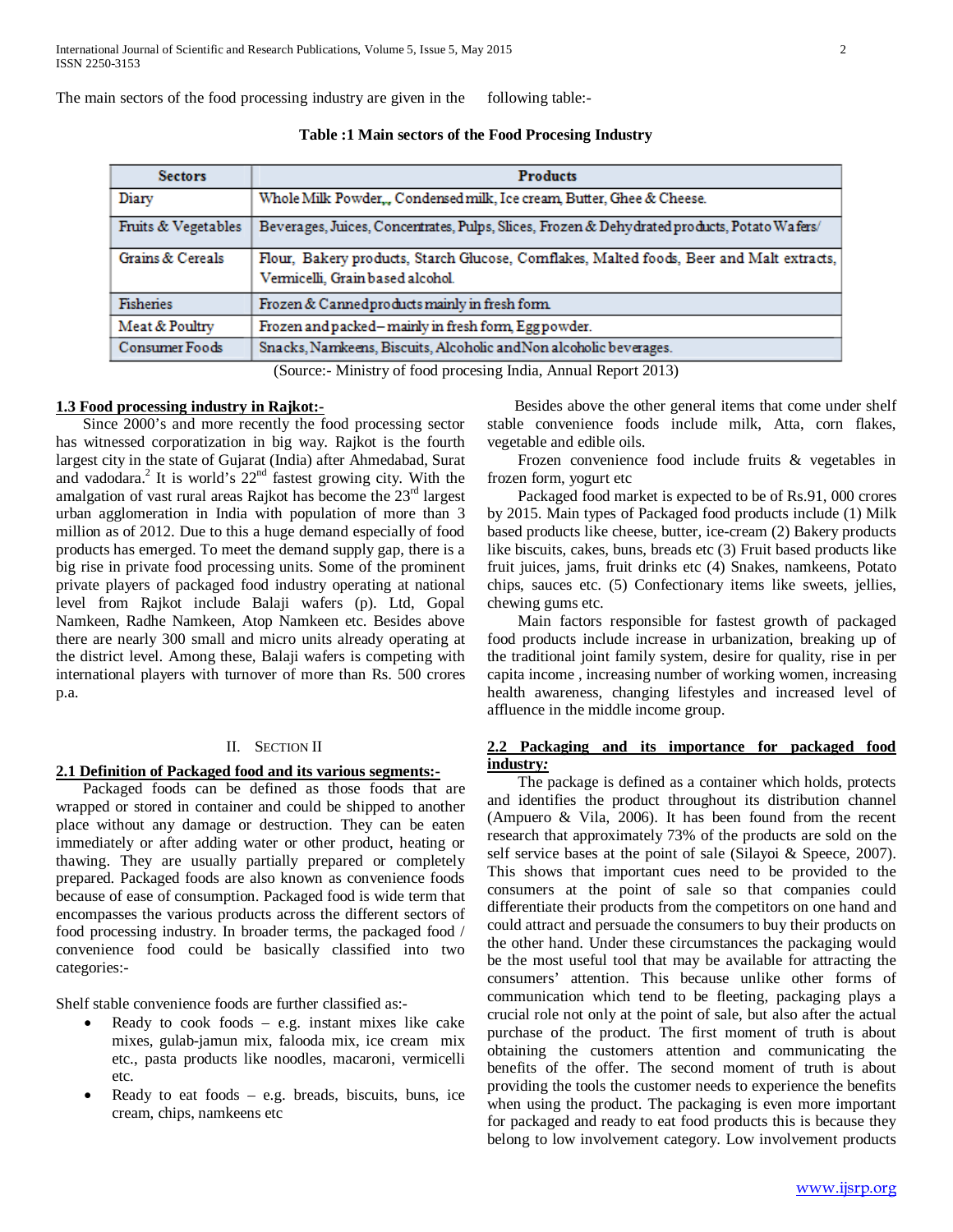are basically low priced products with little importance. E.g. impulse purchase categories like namkeens and ice-creams. In these categories, consumers tend to be driven by in-store factors and extrinsic cues (e.g. brand name, packaging etc) to help them to make their decisions as they have neither the desire nor the need to comprehensively investigate and assess all the offerings available to them. Hence to take advantage of the situation companies often make innovative use of various packaging elements like shape, size, color, labels, position of visual and verbal elements etc to differentiate their products from competitors and to attract consumers to their products. One of the most prominent technique used by companies to sell their products, like biscuits, wafers, ice-cream, chocolates etc, especially targeted to children is use of animated characters on their product packages so as to attract the children to their products since the presence of these figures helps children identify and remember the associated product (Connor, 2006).

#### **2.3 objectives of the study:-**

The main objectives of the research study are as under:-

 1) To investigate whether pictures of video game characters on food packaging influences young children's preferences of food products

 2) To examine whether the pictures of licensed media spokes characters on beverage packaging affects young children's liking for the beverage

 3) To examine the perceptions of parents regarding the influence of animated characters on children's food choices and behavior.

 4) To determine the attitude of parents towards the food products which are being targeted to children and having the pictures of animated characters on their packages.

#### III. SECTION III

#### **3.1 Literature review:-**

 Food marketing to children is wide spread phenomenon. Various researches have been undertaken from time to time to analyze the success of various strategies that companies had already employed for selling their products to children and for finding still new strategies that could be developed and employed so as to attract still more number of children Some of the researches that severed as source of inspiration for the current study are given below:-

 (Stutts & Hunnicutt, 1987) suggests focusing on children of two to seven years of age. The reason is that during this period, they become increasingly controlled by images and symbolic processes, including those from advertising, and begin to make judgments about the various products they might use in the future.

 (Valkenburg & Buijzen, 2003) found from his research that brand characters are very appealing to young children because of their limited cognitive abilities. According to them, preschoolers are not able to evaluate stimuli on more than one or two dimensions and focus only on the most salient attributes. Because these young children do not understand abstract or multileveled stimuli and messages, they make their decisions based on perceptual attributes, which could be the appearance of the product or its package. As a result, young children may simply dislike a product with strange shape or ugly picture or color and like a product because it has nice picture on the package.

 (Robinson et.al, 2007) conducted an experiment to analyze the effects of fast food branding on young children's taste preferences. In study the children were asked to taste 5 pairs of identical foods and beverages in packaging from McDonald's and matched but unbranded packaging. The children were then asked to indicate if both foods tasted the same or if one tasted better. The results of the study indicated that children preferred the tastes ofthose foods and drinks that were packaged in packaging of McDonalds rather than those that were packed in unidentifiable or unbranded packaging. This indicated brand identity can influence young children (3-5years old) tastes perceptions.

 (Philpson et.al, 2008) undertook a study to evaluate the impact of various food marketing techniques, employed by various companies, on the children in Australia. They found form the study that most popular techniques adopted by companies to sell their products were use of spokes characters, celebrity and creatures on the product packages, toy giveaways and prices for winning in contests organized by company. Among the various techniques, the most influential was use of cartoon characters on the product package. The companies were able to sell more amount products which contained pictures of cartoon characters on their packages as compared to products whose packages did not incorporate any cartoon characters.

 (Roberto, Baik, Harris and Brownell , 2010) evaluated the influence of licensed characters on children's taste and snack preferences For conducting the study forty 4-6 year old children were selected. Three food products namely graham crackers, gummy fruit snacks and carrots were selected. For each food product two packages, one with cartoon character and one without cartoon character, were presented to children and they were asked to express their preferences. The results of the study showed that children significantly preferred the taste of foods that had popular cartoon characters on the packaging, compared with the same foods without cartoon characters. The majority of the children selected food sample with licensed character on it for their snack, but the effects were weaker for carrots than for gummy fruit snacks and graham crackers.

 A Study was conducted by ( Lapierre, Vala & Linebarger, 2011) to investigate the impact of licensed media spokes characters on food packaging and nutrition cures effect on young children's tastes assessments of products especially cereals. Children who saw a popular media character on the box reported liking the cereal more than those who viewed a box with no character on it. Those who were told the cereal was named Healthy bites liked the taste more than children who were told it was named Sugar Bites. Character presence was particularly influential on taste assessments for participants who were told that cereal was named Sugar Bites.

**3.2 What distinguishes this study from earlier studies:-**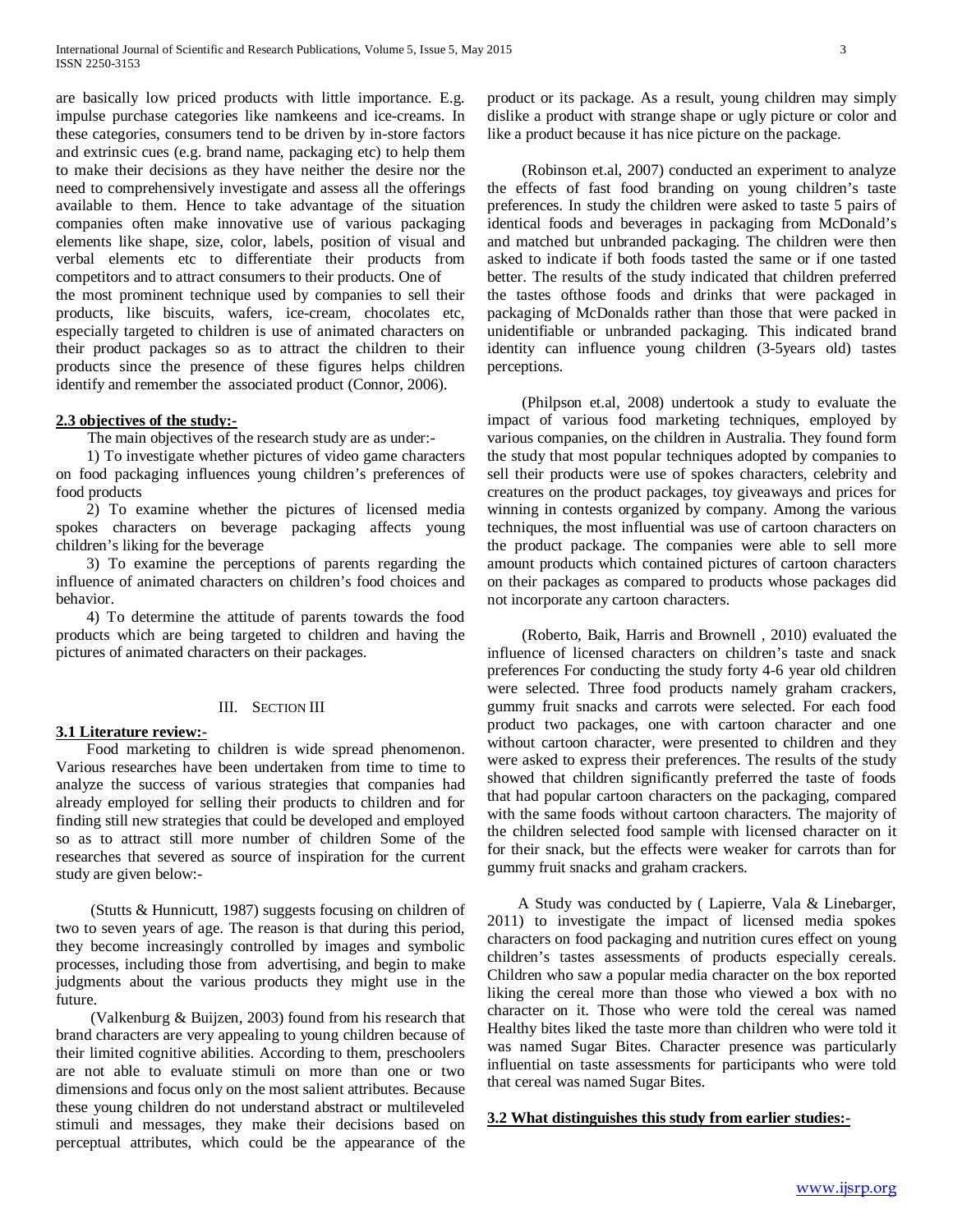The previous studies undertaken have shown that colorful picture of animated characters on the front panel of the packages of food products like as cereals, junk foods, fruits etc can be successful in increasing the young children's attention, recognition and liking for these food products as well as in stimulating them to consume more of these products. But there was hardly any research that evaluated the impact of using the pictures of animated characters on the packages of food & beverage products like energy /fruit drink and chocolate eggs on the young children's product liking & preferences. Moreover this study will be first of its kind that evaluated the perceptions of parents as well as children at the same time. Furthermore in the previous studies conducted by other prominent researchers the participants were required to taste 2 items simultaneously (1 with familiar character packaging and 1 in blank packaging) and select the one with better liking. But however in our study children were exposed to 1 item only at a time and as result of this experimental condition the results obtained from the study would be far more accurate ones and would add confidence to the general conclusion that children prefer products with appealing characters even in the absence of forced choice situation between familiar and novel products. Besides this as per the knowledge of researchers various previous studies have been undertaken in the foreign context. This study is likely to be the first one to evaluate the impact in Indian and especially in Gujarat context.

# **Section IV**

# IV. 4.1 RESEARCH METHODOLOGY:-

- **Target population:-** Children and parents of Rajkot
- **Type of Research:** Descriptive research. Since the aim of the study is to examine and analyze the perceptions, preferences and buying behavior of children and parents of Rajkot especially with respect to ready to eat food products.
- **Research Hypothesis:** The hypothesis tested using the study are:
	- o **Hnull 1:-**Young children (4-7 years old) would rate the energy /fruit drink more favorably if picture of licensed cartoon character (Chhota Bheem) was displayed on the package as compared with energy /fruit drink with no characters on its package.
	- H<sub>null 2</sub>:- Young children (4-7 years old) would elicit more liking for those chocolate eggs whose package contained the pictures of angry birds as compared to chocolate eggs without pictures of angry birds on their package.
	- o **Hnull 3 :-** Amount spent by parents to buy the packaged food & beverage items like fruit drinks and chocolate eggs with animated characters on the package is independent of the gender of parents.
- **Sampling Plan** 
	- o **Samples and their size :-**
- **Parents:** 100 parents who had children of 4-7 years of age were considered for study.
- **Children:-** 200 ( 4- 7 years old ) school going children of Rajkot were considered for the study.
- **Products selected for Study:-** Fruit / energy drinks with and without cartoon characters on their package, chocolate eggs with and without animated characters on the package.
- o **Sampling Method: -** Probability random sampling method was used for study.
- Sources of Data:- The research study employed both secondary and primary sources of data. The details are as under:-
	- **Primary sources of Data:-** Personal Interview, Mall Intercept, Observation
	- **Secondary sources of Data:-** Rajkot related websites, Leading Magazines and Newspapers, Company Reports, Research papers, books.

#### **4.2 Experiment / study procedure:-**

 For conducting the study mainly two products were selected. They were energy / fruit drinks and chocolate eggs. The main reason for selecting these products was that for these products, the packages with animated characters and without animated characters was directly available in the market. Both energy / fruit drinks and chocolate eggs selected for study were of very superior quality and were being manufactured by the giant and leading FMCG companies of India. Before the experiment took place, parents consent was taken. Once parents consent was obtained then the children were interviewed individually. First, children were asked for their name and age. Then the interviewer asked them what they did last weekend to make them feel more at ease. During the introduction, the interviewer emphasized that there were no right or wrong answers and that their own opinion was valued the most. A smiley board, depicting five faces that displayed increasing amounts of positive affect (1, deep frown: hate it; 5, big smile: love it), was used to help children respond to the questions. The child was asked two practice questions orally, which were designed to create diverse responses (i.e. how much he or she liked going to school or cleaning his or her room). Once it was apparent that the child understood the scale, and then the experiment was conducted formally for both the products as follows. For fruit drinks and chocolate eggs product liking and preferences were analyzed. In each experiment 100 children were considered. Out of this, 50 were exposed to product packages which had no picture of animated characters on it. The responses were noted using 5 point rating scale consisting of Smiley faces. Another 50 children were asked to rate the products whose packages had picture of animated characters on it. Again the responses were noted and results were analyzed using appropriate statistical test.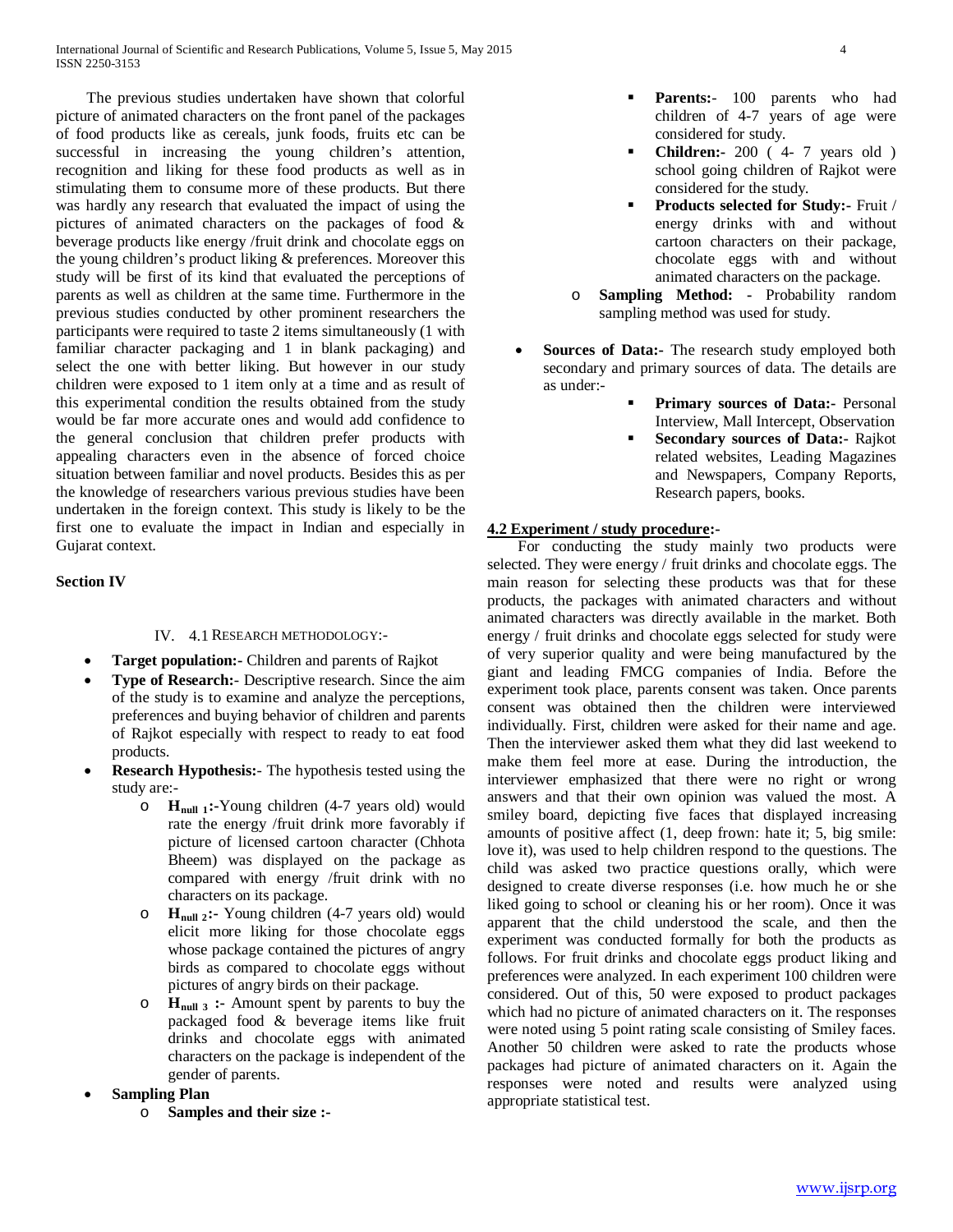#### V. SECTION V

# **5.1 Findings of the study:-**

The study was undertaken in 3 phases. In  $1<sup>st</sup>$  phase, impact of cartoon characters on children's product liking was analyzed. In  $2<sup>nd</sup>$  phase, impact of video game characters on children's product preferences was analyzed  $\&$  finally in  $3<sup>rd</sup>$  phase the perceptions of parents were investigated. All the 3 phases have been discussed as under

Phase: 1 Analysis of how pictures of cartoon characters provided on packages of beverages influence the product preferences of children.

- For carrying out the above analysis, a sample of 100 children was taken. The products considered for study were fruit /energy drinks.
- Before starting the experiment, the age, gender and class of study of each child was noted down. It was found from the noting that out of 100 children, 59 were boys and 41 were girls. About 24 % of children were of 4 years age, 36 % of children were 5 years old, 30 % of children were 6 years old &10 % of children were 7 years old. Nearly 56 % of children were studying in class 1, 16 % were studying in class 2 and 28 % were studying higher K.G. This information revealed that most of the children were old enough who can understand the simple questions and could respond to it easily.
- After noting the age, gender and class of study, the first formal question that was asked to children was that whether they watch television and movies or not. To this 100 % of the children replied that they watch television and movies. Then it was asked whether they watch cartoons and cartoon based movies on TV channels or not. Again 100 % of the children replied that they watch cartoons and cartoon based movies on Television
- In next step, it was asked to children that which cartoon channels they usually watch. 63 % of children replied

that they watch Cartoon Network, Pogo, Hungama. 23% replied that they also watch Disney and Nick while 14 % revealed that they watch all above channels as well as Discovery Kids. This shows that most popular channels among the kids were Cartoon Network, Pogo & Hungama.

- After gathering data about the cartoon channels, next thing that was asked to children was that which cartoons they usually watch on Cartoon channels. It was an open ended question. The aim of the question was to identify those cartoons which were popular among children and of which they are aware of. The most popular cartoons among the children were Ninja Haatori, Chhota Bheem and Mighty Raju, Tom & Jerry, Popeye, Doremon, Micky Mouse Clubhouse
- Next thing that was analyzed in Phase 1 was influence of pictures of cartoon characters, which appear on the packages of fruit / energy drinks on children's product preferences. For fulfilling the purpose, fruit /energy drinks with mix fruit flavor were selected. The cartoon character whose impact was analyzed was
- Chhota Bheem. The reason for this selection of character and product was that in supermarkets the fruit /energy drinks with and without pictures of Chhota Bheem were readily available. So direct comparison could be done easily. Now out of 100 children, 50 children were exposed to fruit /energy drink containing the picture of Chhota Bheem. It was asked to each child asked "How much did you like this fruit drink?" The responses were down using 5 point smiley based likert scale. The other 50 children were exposed to similar type of fruit / energy drink whose package had no picture of Chhota Bheem on it. Again the responses were noted down using 5 point smiley based likert scale. In each case the children rated the products just on the basis of visual imaginary of fruit drink packages they did not taste the fruit drinks at all. The pictures of fruit drinks are shown below in figure 1.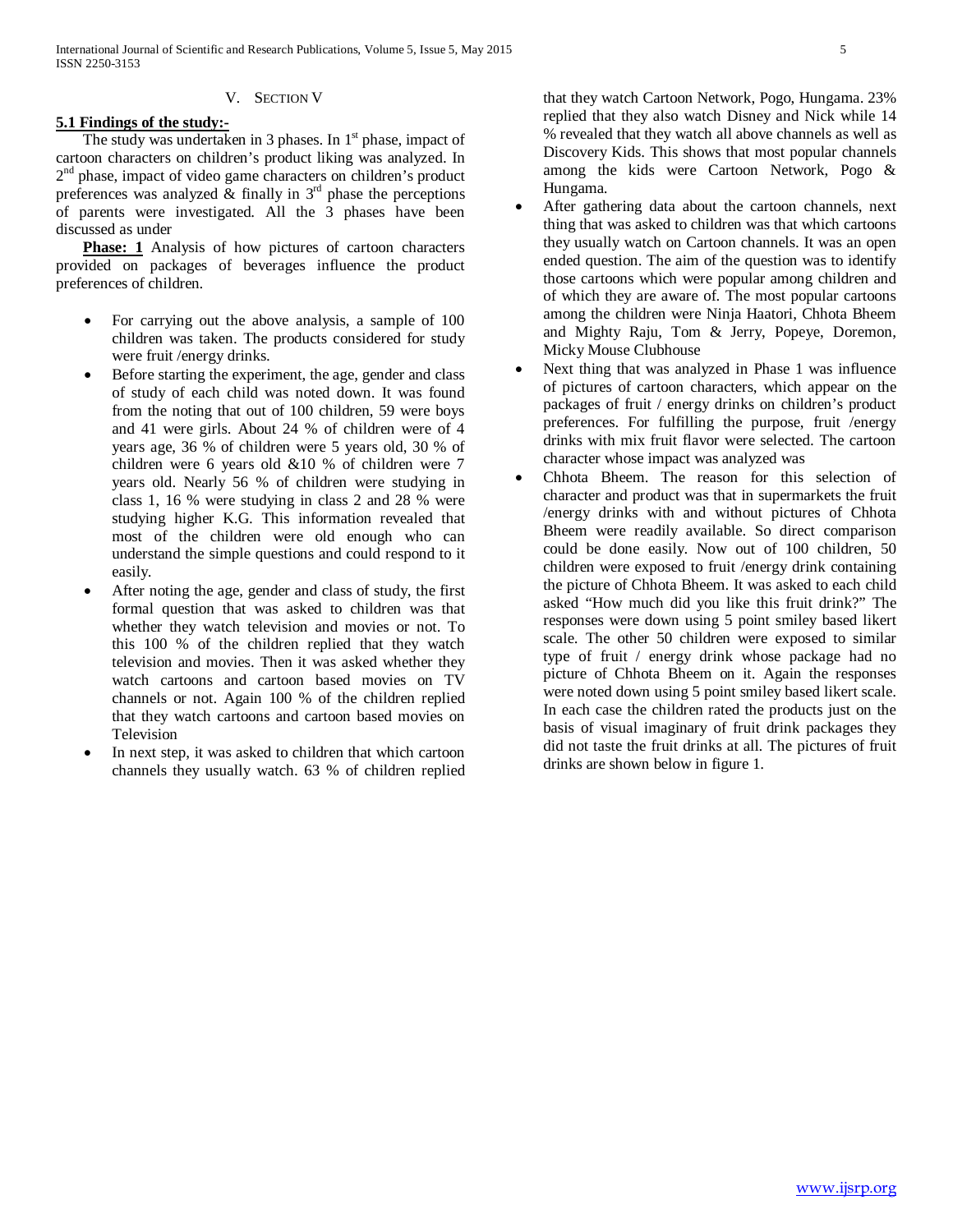

**Energy Drink with picture of Chhota Bheem** 



**Energy Drink without picture** of Chhota Bheem

# **Figure 1:- Packets of fruit drinks with and without pictures of cartoon characters (Source: - Company websites)**

- Related to children's product preferences for beverages following hypothesis was developed and tested
	- o **Hnull 1 :-** Young children (4-7 years old) would rate the energy /fruit drink more favorably if picture of licensed cartoon character (Chhota Bheem) was displayed on the package as compared with energy /fruit drink with no characters on its package .
	- o **Halter 1 :-** Young children (4-7 years old) would rate the energy /fruit drink less favorably if picture of licensed cartoon character (Chhota Bheem) was displayed on the package as compared with energy /fruit drink with no characters on its package .
- The responses of children were served as data for testing the above hypothesis. The resultant data was analyzed using the z-test of independent samples. The value of alpha was assumed to be 0.01. The analysis showed that young children of Rajkot preferred the those fruit / energy drinks whose packages contained the pictures of Chhota Bheem. Thus this showed cartoon characters had significant influence on children's product preferences especially for beverages like fruit / energy drinks.
- Next thing that was asked to children was that whether they would think of buying this product next time when they visit to the market. In case of fruit drinks with pictures of Chhota Bheem on the package nearly 93 % of children replied that they would definitely buy these fruit drink when they will to go the market next time. In case of fruit drinks without pictures of Chhota Bheem

on the package nearly 28 % of children replied that they would like to buy this fruit drink when they would go to the market next time.

Finally among the children who agreed to buy these specific fruit drinks, it was asked to them that how they would buy this product. To this nearly 68 % of children replied that they would go to the store with their parents and would buy this product. 23% of children replied they alone would go to store for buying these biscuits. Only 9 % of children replied that they would request to their parents to bring in the desired product.

**Phase: 2** Analysis of how pictures of animated characters of games provided on packages of ready to eat food products influences the product liking of children.

- For carrying out the above analysis, again sample of another 100 children was taken. The products selected for study were chocolate eggs.
- Again before starting the experiment formally the age, gender and class of study of children were determined. Once the above mentioned preliminary information was obtained then it was asked to children whether they play games on TV or Computer or even on Mobiles. To this question nearly 73 % of the children replied that they play majority of games only on Mobile. About 17 % of children replied that they play games on both computer and mobile. While 10 % of children agreed that they play games on all the three media. This analysis revealed that since majority of the children play games on mobile so they would be definitely aware about the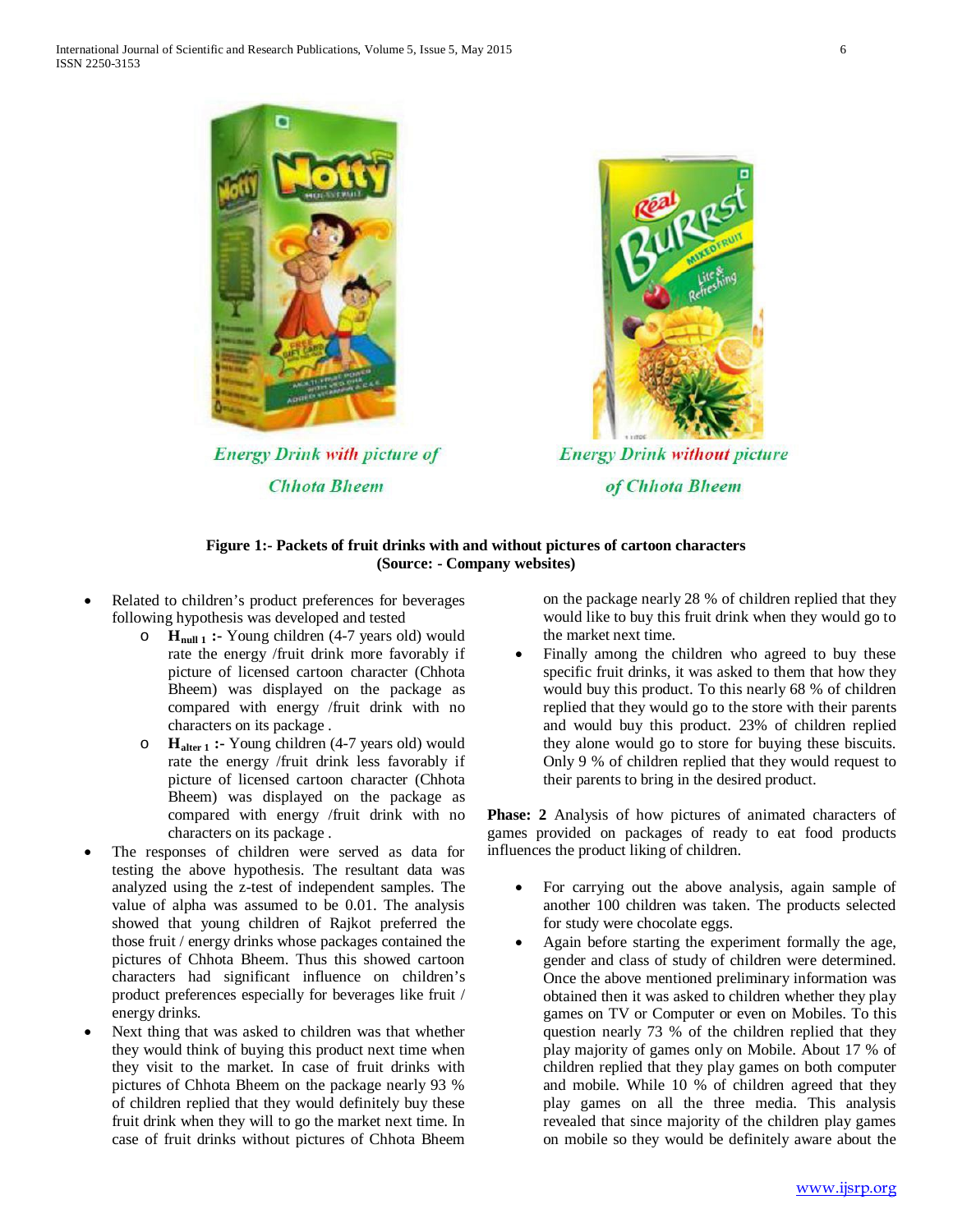various mobile based games as well as the specific characters of those games.

- In next step it was asked to children which games they usually play. It was an open ended question. The most popular games that usually play and like were Super Mario, Candy Crush, Battle city, GT Racing, Angry Birds, Subway Surfers & Temple Run.
- Next thing that was analyzed in phase 2 was influence of pictures of animated characters of games that appear on packages of ready to eat food products on children's product liking. For satisfying this purpose, chocolate eggs were selected. The animated characters whose impact was analyzed were angry birds. The pictures of Chocolate eggs are shown below in figure 2





**Chocolate eggs without** picture of angry birds

**Chocolate eggs with picture** of angry birds

# **Figure 2:- Packets of chocolate eggs with and without pictures of video game characters (Source: - Company websites)**

- Now out of 100 children, 50 children were asked to rate the chocolate eggs whose package had no picture of angry birds. The children rated product just on the basis of visual imaginary of packages of chocolate eggs they did not taste the chocolate at all. The responses were noted down using 5 point smiley based likert scale. The other 50 children were exposed to similar type of chocolate egg whose package had no picture of angry birds on it.. Again their responses were noted down using 5 point smiley based likert scale. Related to children's product liking following hypothesis was developed and tested.
	- o **Hnull 2 :-** Young children (4-7 years old) would elicit more liking for those chocolate eggs whose package contained the pictures of angry birds as compared to chocolate eggs without pictures of angry birds on their package.
	- o **Halter 2:-**Young Young children (4-7 years old) would elicit less liking for those chocolate eggs whose package contained the pictures of angry birds as compared to chocolate eggs withoutpictures of angry birds on their package.
- The above hypothesis was tested using z test of independent samples. The value of alpha was assumed to be 0.01. The analysis showed that young children of Rajkot significantly liked those chocolate eggs whose

package contained picture of angry birds. Hence one can conclude that pictures of animated characters of games on packages of ready to eat food products like chocolates had significant influence on children's overall liking for a product.

 **Phase:3** Analysis of perceptions and attitude of parents regarding the influence of pictures of animated characters that appear on the packages of packaged food and beverages on children's food choices, preferences and behavior.

- For conducting the study a sample of 100 parents, who had children of 4-6 years age, was chosen. Out of 100 parents selected 46 were male and 54 were female
- First thing that was asked to parents was whether they allow their children to watch cartoons on Television and play games on TV, mobile or computer. To this 100 % of parents replied that they allow their children to watch cartoons and play video games, if they wish.
- Next thing that was asked to parents was that whether their children's food choices were influenced by animated characters of TV or video games or not. The responses were noted using 5 point likert scale. About 58 % of parents replied that their children's food choices were significantly influenced by animated characters of TV or games. 22 % of parents replied that influence was relatively high. While 14 % replied that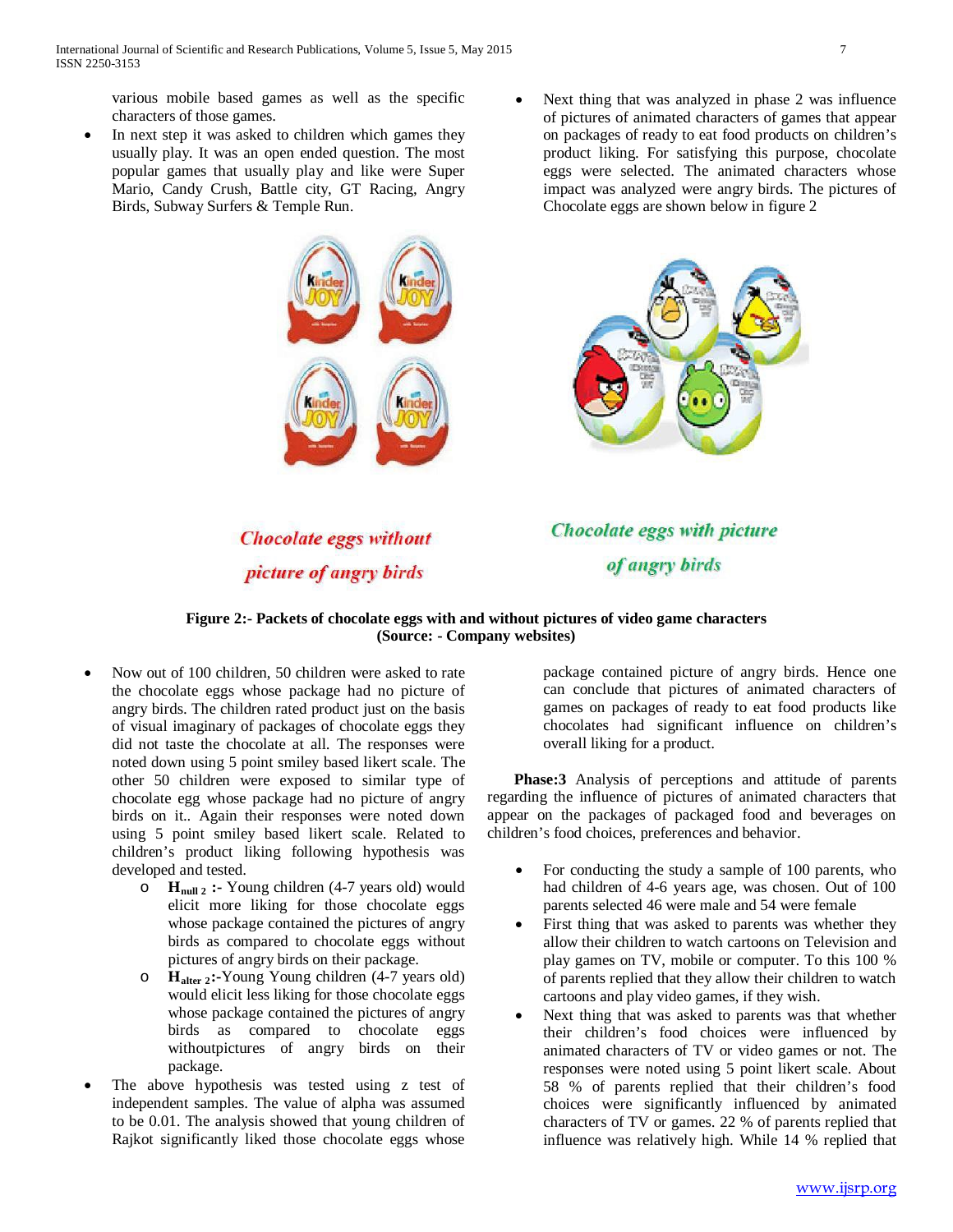influence was moderate and about 6 % replied that animated characters had no influence on their children's food choices.

- Then it was asked to parents to describe the behavior that child exhibits for buying his / her desired food item with picture of spokes character. Nearly 36 % of parents replied that the child starts pleading over and over for buying the desired product. 22 % of parents replied that their child starts to count and pronounciate the names of his/ her friends/ siblings who had bought the same product and there by starts making the requests for the same. 22 % of parents said that their child starts listing the benefits of the product and thereby makes requests for the same. 30 % parents replied that their child starts crying forbuying the desired food item.
- After determining the child's behavior it was asked to parents that how do they respond to their child's purchase request for food item. To this 35% of parents replied that they usually allow the child to buy the desired food item. 20 % of parents said that they stop the child from buying the food item by saying that it would be unhealthy or costly. 14 % of parents said that they would say straight forward no to their child's purchase request. 12 % of parents said that they would promise the child to buy the food item another day. While 19 % of parents said that they usually suggest alternative item in response to their child's request.
- Next thing that was asked to parents was that why do they allow their child to buy the desired food item. To this 34% of parents said they satisfy their child's request so as to make him /her happy.. 24 % of parents said that they satisfy their child's request for food item so as to stop him/ her from becoming angry. 27 % said they do

so for avoiding any conflict with the child While 16 % said that they do so for preventing the child from crying.

- Next thing that was analyzed was the amount that parents would be willing to pay to buy the food item with animated characters pictures and which child requests to buy. Out of 100, 14 parents were such that who agreed to buy the food item only if its price lies within Rs. 10. 19 parents were such that who agreed to buy the food item even if its price falls within the range of Rs. 11 to 20. Nearly 15 parents were such that who agreed to buy the food item even if its price falls between Rs. 21- 30. About 12 parents agreed to buy the food item even if its price lies within the range of Rs.31 -40 while 40 parents were such that who agreed to buy the food item even if its price lies above Rs.40. Here price above 40 was considered as parents would buy the food item irrespective of price of the item.
- In relation to amount that parents would be ready to spend for buying the item that child requests the following hypothesis was developed and tested.
	- o **Hnull 3 :-** Amount spent by parents to buy the packaged food & beverage items like fruit drinks and chocolate eggs with animated characters on the package is independent of the gender of parents.
	- o **Halter 3 :-** Amount spent by parents to buy the packaged food & beverage items like fruit drinks and chocolate eggs with animated characters on the package is not independent of the gender of parents.
- The above hypothesis was tested using  $chi -$  square goodness of fit test with following contingency table. The alpha was assumed to be 0.01.

|                          |           | Amount spent by parents for purchasing the food item that child requests |               |            |          |                                |  |  |
|--------------------------|-----------|--------------------------------------------------------------------------|---------------|------------|----------|--------------------------------|--|--|
|                          |           | $Rs. 0-10$                                                               | $Rs. 11 - 20$ | $Rs.21-30$ | Rs.31-40 | $\mathsf{I} > \mathsf{Rs}\,40$ |  |  |
| Gender                   | of Father |                                                                          |               |            |          |                                |  |  |
| Parents (No. of   Mother |           |                                                                          |               |            |          | 19                             |  |  |
| persons)                 |           |                                                                          |               |            |          |                                |  |  |

# **Table 2 : Contingency table for hypothesis testing**

#### **5.2 Limitations of the study& scope of future research:-**

(a)The study evaluated the impact of licensed spokes characters for two products only namely fruit drinks and chocolate eggs. But the same impact could also be evaluated for other products like cheese, corn flakes, biscuits, wafers etc whose packages also incorporate other spokes characters. (b)The select group of products spokes characters and ages sampled limit the degree to which these findings can be generalized. (c) The productcharacters combinations considered in the study were readily available in the market hence any previous food or character association bias might have influenced the results obtained. (d) The characters considered in the study were popular characters but it may happen that they may not be the favorite characters of children and hence this inconsistency may have affected the responses for products taste assessment and product liking. (e) The study evaluated the impact of only one packaging cue namely use of spokes characters but however the impact of other packaging cues like color, shape etc often used for selling products targeted to children could also be evaluated and assessed. Regardless of the above mentioned limitations the study is likely to be the first one in Indian and especially in Gujarat context to document the findings on impact of using spokes characters for selling the food products mainly targeted to children.

# **5.3 Policy Recommendation and Concluding remarks:-**

The study revealed that most popular cartoon channels among children were Cartoon Network, Pogo & Hungama This information suggests that if advertisers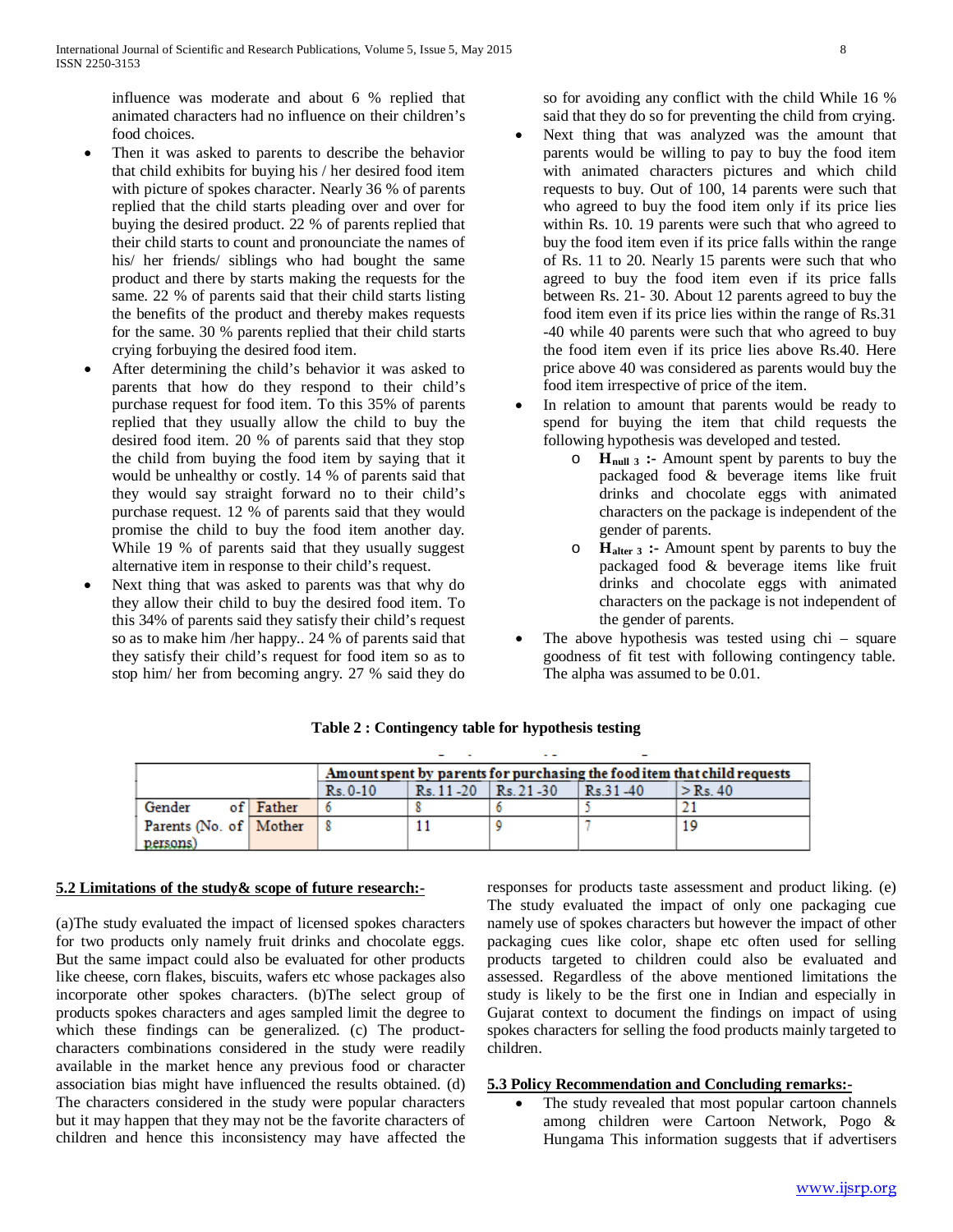of products targeted to children make use of these channels for advertising their products then they are likely to get their desired impact and appropriate reach for the money spent.

- The study suggests that most popular cartoons among the children were Tom & Jerry, Doremon, Chhota Bheem, Ninja Hatori, Mighty Raju and Micky Mouse. This information could work as a gem for marketers of various products. The marketers could make use of these characters for selling their products. They could use pictures of these familiar characters on the packages of their products, could provide free toys of these popular characters with their products or could launch contests and games using these familiar cartoon characters. Another advantage of this information is that marketers could advertise their products during these popular cartoon shows timings. Thus this information would provide double benefits to the marketers.
- The findings suggest that children get significantly influenced by pictures of Chhota Bheem on package of fruit drinks. This suggests that Chhota Bheem is influential character for children. So one can make use of this character selling products other than fruit drinks. The influence could be very high in case of food items.
- The majority of children revealed that they would like to buy the product along with their parents so this information suggests that companies should not try to sell the low quality and unhealthy products just by making use of attractive packaging with pictures of animated characters as there is a high probability this marketing gimmick of companies could easily get caught by the parents of the children who are going to buy the product for the children. Besides above, this information also suggests that companies should appropriately depict the product related information as that might be read by parents before buying the food products for their children.
- The analysis of study reveals that majority of children play games on mobile. Hence companies can make use of characters of those mobile games which are popular among the children for selling their products. The most classic example of such type of character is that of angry birds. The children are so much influenced by these angry birds characters that they even evaluated the entire product as best one just on seeing the picture of angry birds on the package of chocolates. The same strategy could be extended further for other products and product lines.
- The analysis revealed that amount spent by parents for buying the food item that child requests to purchase and the gender of parent are completely independent variables. This information suggests two things. First is that, one cannot presume that father would be more lenient in spending and thereby allowing the child to buy the product readily irrespective of price of the item and on the other hand one cannot also presume that mothers would be much stricter and hence less lenient in spending and thereby not allowing the child to buy the food product he /she likes. This finding is peculiar

because it contradicts the general belief that mothers would be stricter in certain spending than fathers. It may be because of mall culture or changing urban lifestyle. The two variables are completely independent. Under those circumstances the influential variables could be the nutritional healthiness of product, situation under which child is making the purchase request, no. of children accompanying the parents in the shopping trip or making purchase requests for the products etc. The second thing this information suggests that since parent's gender and amount spent for buying the item are completely independent variables so if companies make use of strategy of depicting specifically fatherchild or mother-child combination in the advertisement and thereby urging the children to requests the product specifically from the father or mother then that strategy may not become fruitful as both parents are equal at level in terms of spending the amount for buying the desired food item of the child.

#### **REFERENCES**

- [1] Ampuero,O., & Vila, N. (2006). Consumer perceptions of Product Packaging. Journal of Consumer Marketing , 23(1) , pp. 100-112.Doi:- 10.1108/07363760610655032
- [2] Buijzen,M., & Valkenburg, P.M. (2003). The impact of television advertising on materialism, parent- child conflict, and unhappiness: A review research .Journal of Applied Developmental Psychology, 24 (1) , pp. 437 –456. Doi:- 10.1016/S0193-3973(03)00072-8
- [3] Connor, S.M. (2006). Food-related advertising on preschool television: building brand recognition in young viewers. Pediatrics, 118(4), pp. 1478 - 1485. Retrieved from: http://www.ncbi.nlm.nih.gov/pubmed/17015538
- [4] FICCI- KPMG (2007). Processed Food and Agribusiness: Opportunities for Investment in India. Available at: http://www.in.kpmg.com/pdf/Processed%20Food%20%20Final.pdf
- [5] Industries Commissionerate, Government of Gujarat (2013). Rajkot Snapshot. Available at: http://www.vibrantgujarat.com/images/pdf/rajkotdistrict-profile.pdf
- [6] Jones, S., Philipson, L., Mcvie, D., Reid, A., Lynch, M., Fabrianesi, B., & Luebcke, M., (2008). Food Marketing to Children in Australia. (Unpublished work). Department of Health and Behavioral Sciences, University of Wollongong. Retrieved from:

http://www.virtualmedicalcentre.com/uploads/VMC/NewsImages/1605\_Fo od\_Marketing\_to\_Children\_in\_Australia.pdf

- [7] Lapierre, M.A., Vaala, S.E., & Linebarger, D.L. (2011). Influence of Licensed spokes characters and health cues on children's ratings of cereal taste. . Archives of Pediatrics & Adolescent Medicine,165(3), pp. 229-234. Doi: 10.1001/archpediatrics.2010.300
- [8] Ministry of Food Processing Industry (2013) Annual Report 2012-13. Available at: http://www.mofpi.nic.in/
- [9] National Skill Development Corporation report (2010). Human Resource and Skill Requirements in the Food Processing Sector: Study on mapping of Human Resource Skill Gaps in India till 2022. New Delhi, India. Available at : http://www.nsdcindia.org/pdf/food-processings.pdf
- [10] Roberto, C.A., Baik, J., Harris, J.L., and Brownell, K.D.(2010). Influence of licensed characters on children's taste and snack preferences. Pediatrics, 26 (1), pp 88–93. Doi:10.1542/peds.2009-3433
- [11] Robinson,T.N., Borzekowski,D.L., Matheson, D.M., & Kraemer, H.C.(2007) Effects of Fast food branding on young children's taste preferences. Archives of Pediatrics & Adolescent Medicine, 161(8), pp. 792-797. Doi:10.1001/archpedi.161.8.792.
- [12] Silayoi, P., & Speece, M. (2007) The importance of packaging attributes: A conjoint analysis approach. European Journal of Marketing, 41 (11), pp.1495 – 1517. Doi:- 10.1108/03090560710821279